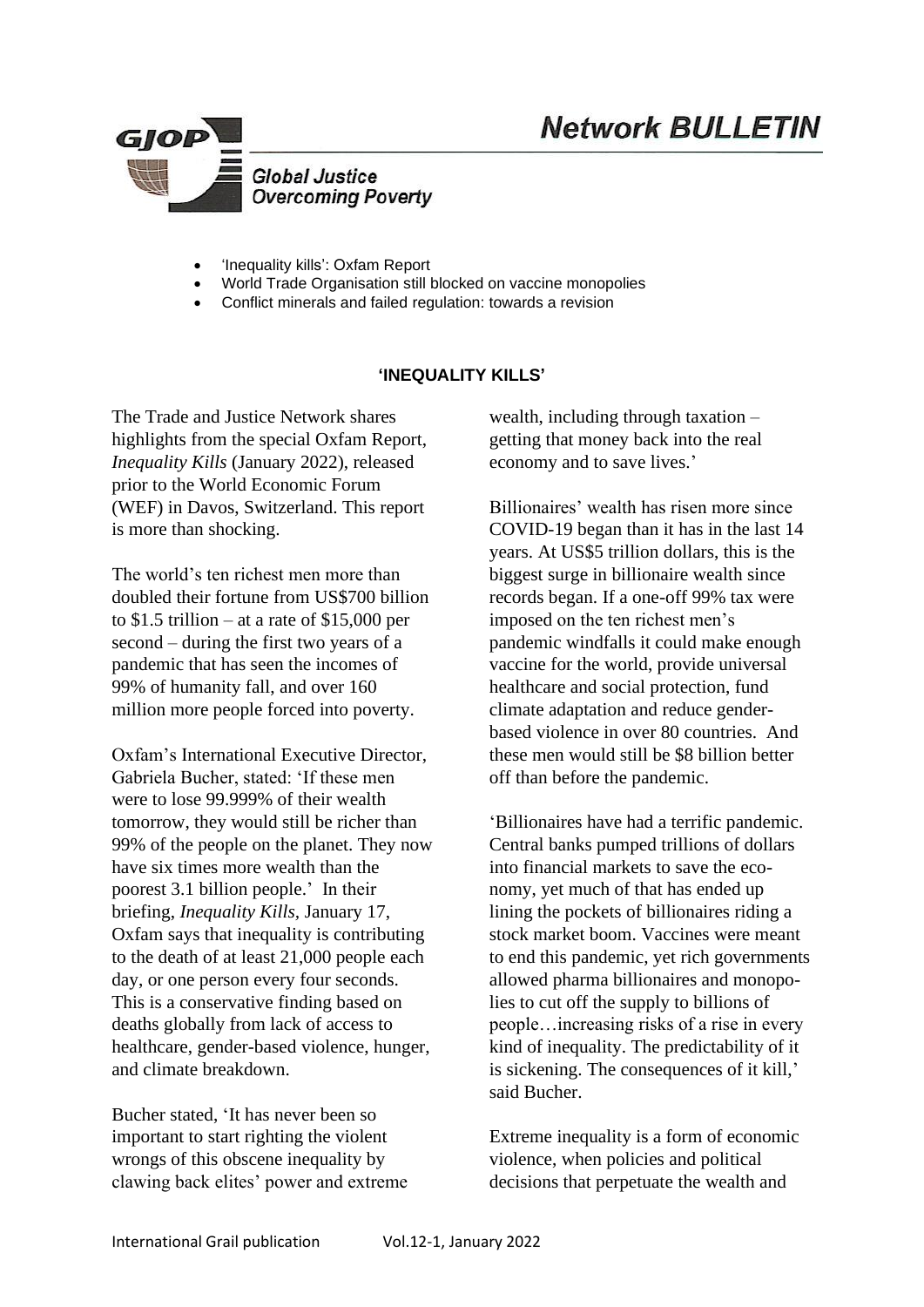power of a privileged few result in direct harm to the vast majority of ordinary people across the world and to the planet itself.

'The world's response to the pandemic has unleashed this economic violence particularly acutely across racialized, marginalized and gendered lines. As COVID-19 spikes, this turns to surges of gender-based violence, even as yet more unpaid care is heaped upon women and girls,' Boucher said.

- Women collectively lost \$800 billion in earnings in 2020, with 13 million fewer women in work now than prior to 2019. 252 men have more wealth than all 1 billion women and girls in Africa, Latin America and the Caribbean combined.
- The pandemic has hit racialized groups hardest. The second wave in England saw five times as many people of Bangladeshi origin more likely to die of COVID -19 than the White British population. In Brazil, black people are 1.5 times more likely to die from COVID-19 than white people.
- Inequality between countries is expected to rise for the first time in a generation. Developing countries, denied access to sufficient vaccines because rich governments are protecting the monopolies of pharmaceutical companies, have been forced to slash social spending as their debt levels spiral and now face the prospect of austerity

measures. Compared to rich countries, roughly twice as many people in developing countries who have COVID-19 die from the virus.

'The COVID 19 pandemic has revealed openly both the motive of greed and the opportunity, by political and economic means, for extreme inequality to become an instrument of economic violence. '

Inequality goes to the heart of the climate crisis, as the richest 1% emit more than twice as much C0₂ as the poorest 50% of the world, driving climate change throughout 2020 and 2021 that has contributed to wildfires, floods, tornados, crop failures and hunger.

Inequality at such pace and scale is happening by choice, not chance, Bucher said. 'Not only have our economic structures made all of us less safe from this pandemic, they are actively enabling those who are already extremely rich and powerful to exploit this crisis for their own profit.'

The Oxfam Report notes that the USA and China are starting to consider policies that reduce inequality, including passing higher tax rates on to the rich and taking action against monopolies. 'This provides us some measured hope for a new economic consensus to emerge.' said Bucher.

*Source: Oxfam, [www.oxfam.org](http://www.oxfam.org/) Edited Mary Boyd.*

# **WORLD TRADE ORGANISATION STILL BLOCKED ON VACCINE MONOPOLIES**

The World Trade Organisation (WTO)\_ General Council met [virtually](https://www.wto.org/english/news_e/news22_e/gc_10jan22_e.htm) on 10 [January](https://www.wto.org/english/news_e/news22_e/gc_10jan22_e.htm) 2022. As we reported in the last Bulletin (November 2021) this was a response to the proposal originally of India and South Africa that the WTO respond to the COVID-19 pandemic, by temporarily

suspending WTO intellectual property rules on vaccine monopolies, to enable the production of affordable vaccines in lowincome countries.

This temporary waiver on WTO monopoly rules would address the global injustice of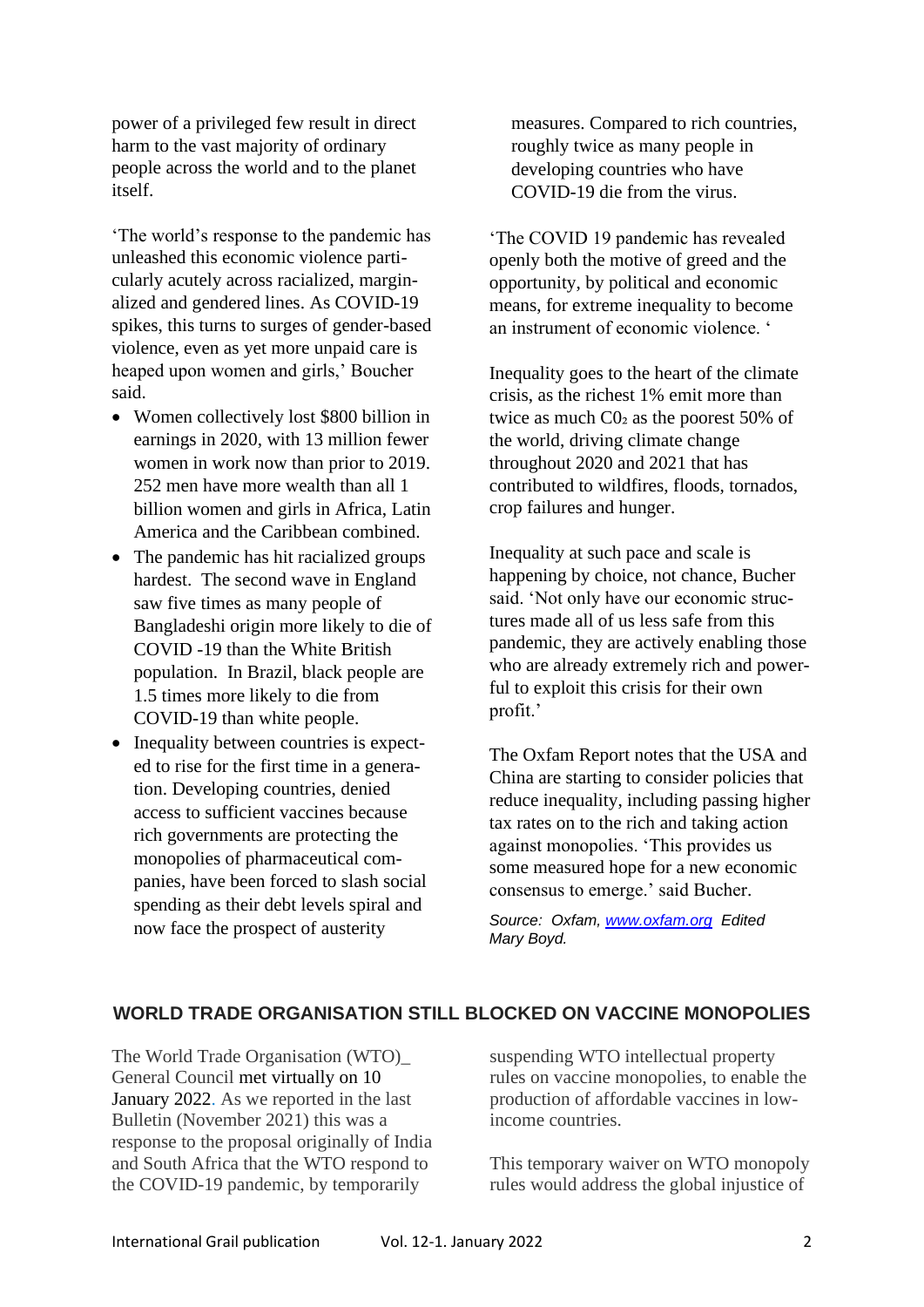vaccination rates of less than 10% in lowincome countries compared with 90% in some wealthy countries, such as Australia. A few pharmaceutical companies control the production and price of the vaccines, with rich countries first in line for third booster doses while millions in lowincome countries have not received one dose.

WTO Director General, Ngozi Okonjo-Iweala, called for urgent action. 'More than two years have passed since the onset of the pandemic. The emergence of the Omicron variant, which forced us to postpone our Twelfth [Ministerial](https://www.wto.org/english/news_e/news21_e/mc12_26nov21_e.htm) [Conference,](https://www.wto.org/english/news_e/news21_e/mc12_26nov21_e.htm) reminded us of the risks of allowing large sections of the world to remain unvaccinated. We at the WTO now have to step up urgently to do our part to reach a multilateral resolution on intellectual property and other issues and

make our contribution to the global efforts to control COVID-19.'

The waiver is supported by the World Health Organisation and over 100 WTO member governments, but is still being blocked by the European Union (led by Germany) the United Kingdom (UK) and Switzerland, which have large pharmaceutical industries. The Irish Prime Minister supports the waiver, as does the EU [Parliament](https://www.europarl.europa.eu/doceo/document/TA-9-2021-0474_EN.html) and other EU governments.

WTO General Council Chair, Ambassador Castillo Fernandez, said he would continue to hold consultations with members, underlining 'the urgency and importance of reaching a meaningful outcome'.

*Source: Australian Fair Trade and Investment Network (AFTINET). 11 January 2022, [www.aftimet.org.au](http://www.aftimet.org.au/)*

## **CONFLICT MINERALS AND FAILED REGULATION TOWARDS A REVISION**

Anyone who has visited a mining area in Africa must have been struck by the negative impact of the activities of extractive companies. These include the complete change of the landscape, the displacement of populations, the local roads destroyed by heavy trucks and mountains of mineral waste. Then there are the comings and goings of people attracted by the crumbs that mining companies leave behind. Crowds of people (including children) scavenge for scraps of minerals among the excavated rocks that are discarded for their low yield, but which provide them with means to earn some money.

These scavengers, as well as artisanal miners, make a living selling what they find on irregular mineral markets. If these activities are carried out in conflictaffected and high-risk areas, the economic benefits often end up in the hands of armed groups. To prevent the profits of buying and selling minerals ending up in the hands of rebel and armed groups, the European Union adopted a directive, the European Conflict Minerals Regulation, that entered into force on January 1, 2017. This Regulation required mineral importing companies of the European Union (EU) to trace minerals throughout the supply chain of their providers. Companies that purchased minerals from smelters and refiners that had bought the minerals from armed groups would be subject to sanctions.

### **Ineffectiveness of the directive**

As with other legal provisions, the business lobby missed no opportunity to water down the content of the Conflict Minerals Regulation (CMR). First, the mining companies succeeded in making